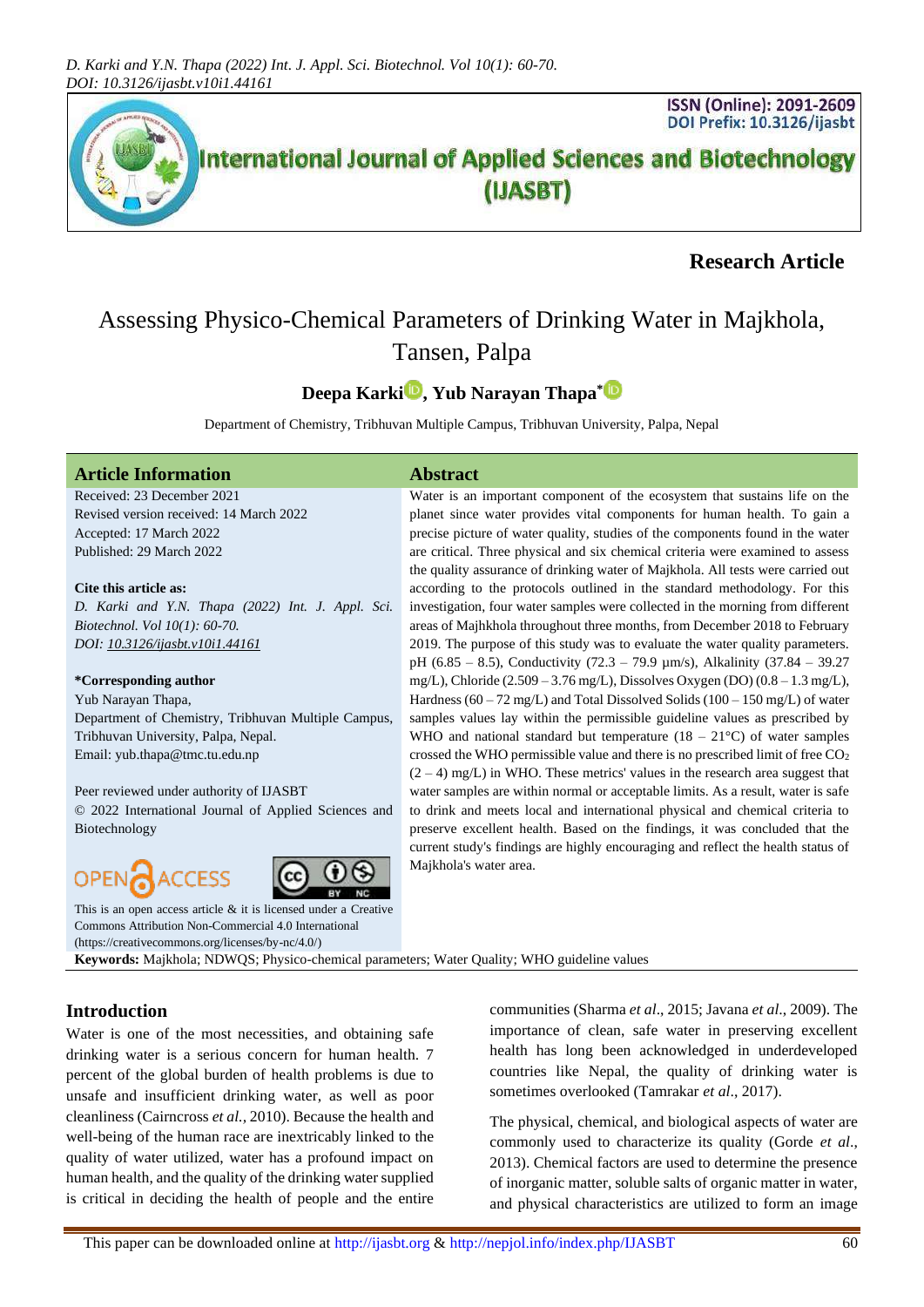and influence visual quality (Chen *et al*., 2013). According to WHO norms and NDWQS values, physicochemical parameters such as pH, temperature, hardness, alkalinity, CO2, dissolved oxygen, total dissolved solids, chloride, and others were analyzed to determine the quality of water and indicate optimal production at optimum levels (Uddin *et al*., 2014; Verma *et al*., 2015; Shakya *et al*., 2012; Yadav *et al*., 2015). NDWQS and WHO publish guidelines that describe realistic minimum standards of safe practice to protect consumers' health and/or derive numerical "guideline values" for water constituents and water quality indicators (Qureshimatva *et al.,* 2015; Aryal *et al*., 2012; WHO, 1996). The criteria and heavy metals used in water testing are solely determined by the purpose for which the water will be used and the extent to which its quality and purity are required (Vaidya *et al*., 2017; Shrestha *et al*., 2017).

The purpose of this study is to determine the current state of Majkhola's water quality. The primary purpose of this study is to determine the quality of drinking water using physicochemical characteristics to ensure that the water is suitable for use in a drinking water monitoring system. The resulting result or value of parameters informs us about deteriorating water quality and the many types of threats posed by water contaminants. The study's goals are to assess the drinking water quality in the Majhkhola area and to raise public awareness about the water-borne problem.

# **Materials and Methods**

# *Study Area*

Palpa district, which is part of Province No. 5, is located in Nepal's Western Development Region's Lumbini zone. The district, which has Tansen as its headquarters, spans 1373 km<sup>2</sup> and is located in latitudes of 27°52'0'' north and 83°29'0'' east (Fig. 1). In the Lumbini Zone of Western Nepal, the Majkhola, a little river, flows inward no. 5, Dharampani of Tansen Municipality.



**Fig. 1:** Location of Majkhola, Tansen**,** Palpa*.* (Source: Google Map)

# *Selections of Sites*

From December 2018 to February 2019, four samples represent two separate water source areas of the same river (mouth of a river), one from the collection reservoir and the other from the water supply pipe from which water is given through the pipeline to each and every individual residence.

# *Collection of Samples*

One-liter plastic bottles were used to collect the water samples. They were thoroughly cleaned before being rinsed with sample water. The water samples were collected in one-liter bottles in the morning. The sample bottles were then labeled before moving on to the laboratory test procedure.

# *Physico-Chemical Parameters*

Temperature, pH, Electrical Conductivity, Alkalinity, Total Hardness, Chloride, Dissolved Oxygen, Total Dissolved Solids, and CO<sub>2</sub> values of WHO recommendations and NDWQS were analyzed to evaluate the Physico-chemical characteristics of Majhkhola. pH, Temperature, and Electrical Conductivity were measured immediately in the study area, whereas other data were assessed in the Chemistry lab, Tribhuvan Multiple Campus, Tansen, Palpa (Table 1).

# *Determination of pH*

An automatic digital pH meter was used to determine the pH. A standard buffer solution with pH 7.0 and 4.0 was used to calibrate the pH meter. After washing the gas electrode with distilled water, the sample water was added. After that, the glass electrode was dipped in the beaker containing the water sample until the reading steadied. The pH value was recorded in the notebook. All other samples' pH was tested in the same way. Before each measurement, the glass electrode was cleaned with distilled water and rinsed with sample water.

# *Determination of Temperature*

Water was fetched from running water and placed in a beaker to determine the temperature. A mercury-filled Celsius thermometer was used to record the temperature at the site.

# *Determination of Electrical Conductivity*

A conductivity meter was used to measure electrical conductivity. The sample water was added to another 100 mL of the beaker after rinsing the gas electrode and the 250 mL beaker with distilled water. The glass electrode was dipped in the beaker containing the water sample and held there until the reading stabilized at a predetermined point and readings were recorded.

# *Determination of Dissolved Oxygen*

*Preparation of N/80 of Na2S2O3.5H2O solution:* 

In a 250 mL volumetric flask, 0.775 g of Na2S2O3.5H2O was weighed in a weighing machine, dissolved in distilled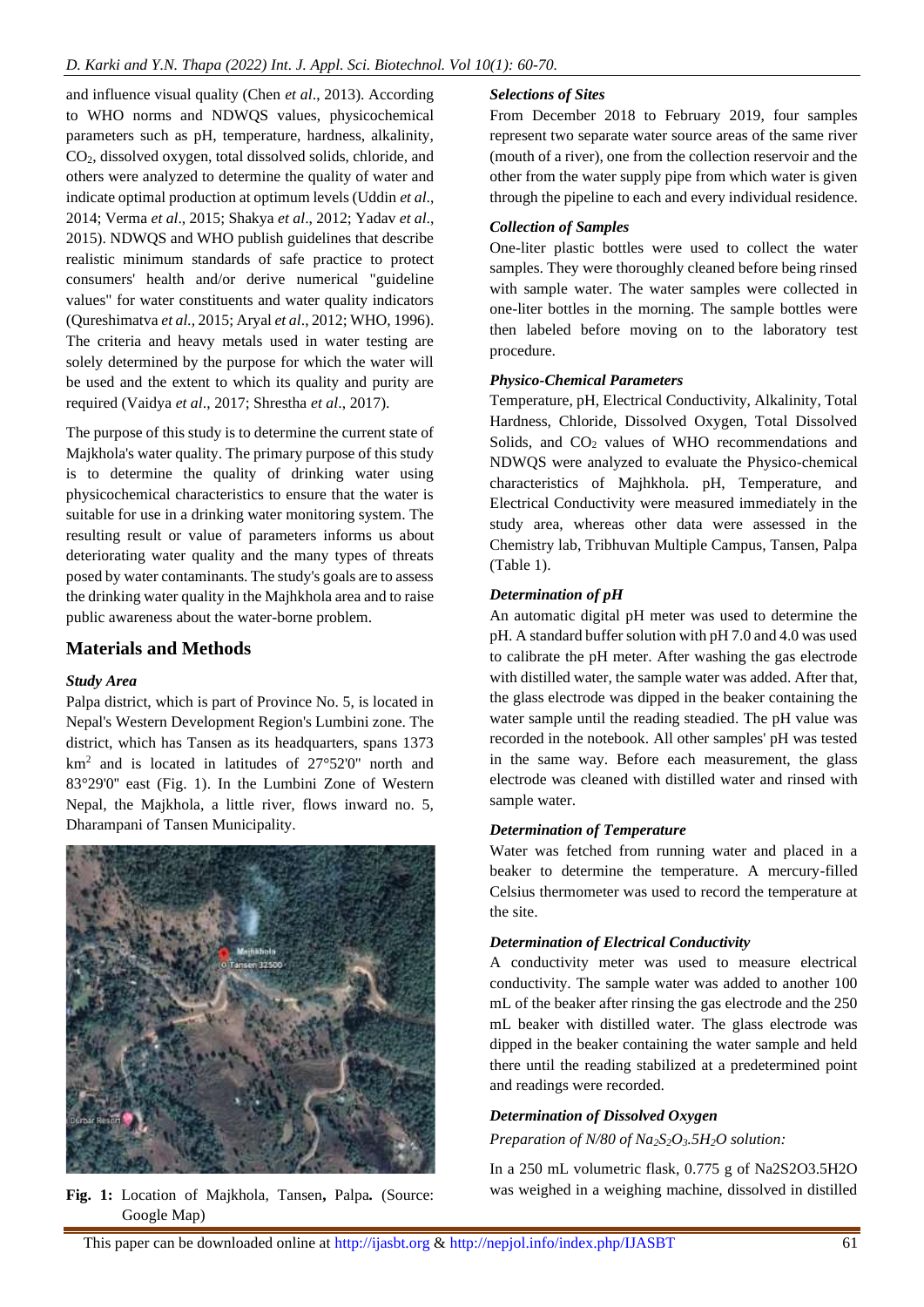water with a few drops of 0.1N Na2CO3, and the volume was made up to the mark by adding distilled water.

#### *Preparation of 50% MnSO4 Solution:*

The volume was made 100 mL in a 100 mL volumetric flask by weighing 50 g of MnSO4.5H2O and dissolving it in distilled water.

## *Preparation of 20% Alkaline KI solution:*

The volume was made 100 mL by adding distilled water after 49 g of NaOH, 20 g of KI, and 0.5 g of sodium azide were dissolved in distilled water.

## *Methodology*

First and foremost, the sample was properly collected in a 250 mL BOD vial, avoiding any kind of bubbling and trapped it into the bottle. 5 mL of water was withdrawn from the bottle, 2 mL of manganese sulphate (50 percent MnSO4) was poured from the bottle wall, and 2 mL of alkaline KI solution (20 percent KI) was added deep below the surface. A precipitate appeared. The stopper was then tightened, and the bottle was shaken frequently by inverting it to ensure thorough mixing of the contents. After allowing the precipitate to settle, the bottle was filled with 85 percent concentrated H3PO<sup>4</sup> and shaken vigorously to dissolve all of the precipitates. Then, using starch as an indicator, 50 mL of sample was placed in a conical flask and titrated against a sodium thiosulphate  $(Na<sub>2</sub>S<sub>2</sub>O<sub>3</sub>)$  solution of 0.0125 N strength. The original blue color had faded to a colorless state towards the end. DO is calculated adopting the following formula:

 $DO(mg/L) = \frac{(mL \times N) \text{ of Titrant} \times 8 \times 1000}{V_2 \times \frac{(V_1 - V)}{V_2}}$ 

Where,  $V_1$ = volume of sample bottle after placing the stopper

 $V_2$  volume of part of content titrated

 $V =$  volume of MnSO<sub>4</sub> and KI added

# *Determination of CO<sup>2</sup>*

*Preparation of N/50 Oxalic Acid solution:* In a 250 mL volumetric flask,  $0.315$  g of  $H_2C_2O_4.2H_2O$  was

carefully weighed and dissolved, and the volume was made up to the mark by adding distilled water.

## *Preparation of N/40 NaOH solution:*

0.25 g NaOH was weighed and dissolved in a 250 mL volumetric flask, then distilled water was added to make it up to the mark.

*Standardization of N/40 NaOH solution with N/50 Oxalic acid:*

10 mL of N/50 oxalic acid solution was pipetted out and poured in a 250 mL conical flask and one or two drops of phenolphthalein indicator were added. N/40 NaOH solution was taken in a burette and then titrated against this solution.

# *Preparation of N/50 NaOH solution:*

N/50 NaOH solution was prepared by diluting the N/40 NaOH by adding distilled water to the desired mark in a 250 mL volumetric flask.

# *Methodology*

Free  $CO<sub>2</sub>$  in water was determined by using the titration method. For this 50 mL of water sample was taken in a conical flask and two drops of phenolphthalein indicator were added. Then, using the burette, it was titrated against previously specified N/50 NaOH until the pink hue showed. The titration's end point was marked by a color shift. Free CO<sup>2</sup> calculated adopting the following formula:

Free CO<sub>2</sub> (mg/L) =  $\frac{A \times \text{Normally of NaOH} \times 44 \times 1000}{\text{Volume of Sample in mL}}$ 

Where, A= Volume of NaOH used in mL

# *Determination of Chloride*

*Preparation of Potassium Chromate Indicator solution:* In a small amount of distilled water, 5g potassium chromate was dissolved and silver nitrate solution was added till the formation of the red precipitate. After allowing the solution to stand for 12 hours, it was filtered and distilled water was used to get the volume up to 100 mL.

*Standardization of N/50 AgNO3 with N/50 NaCl solution:*

10 mL of N/50 NaCl solution was pipetted out in a 250 mL conical flask and 1 mL of 2%  $K_2CrO_4$  solution was added to this solution.  $AgNO<sub>3</sub>$  was taken in a burette and then titrated against this solution till a faint red color precipitate appeared.

## *Methodology*

To proceed, fill the burette with standard  $AgNO<sub>3</sub>$  and titrate by adding 2 mL of 2%  $K_2$ CrO<sub>4</sub> to 50 mL of water sample until a faint red color precipitate emerged in the volumetric flask. It was noted how often  $AgNO<sub>3</sub>$  was required for this endpoint. The chloride was precipitated as silver chloride, and the titration was completed when the color of the potassium chromate indicator changed from yellow to pinkish yellow. Chloride calculated adopting the following formula:

$$
Chloride (mg/L) = \frac{(a - b) \times N \times 35.5 \times 1000}{V}
$$

Where, a= Volume of titrant (silver nitrate) for sample

b= Volume of titrant (silver nitrate) for blank

 $V =$  volume of the sample in mL

N= normality of silver nitrate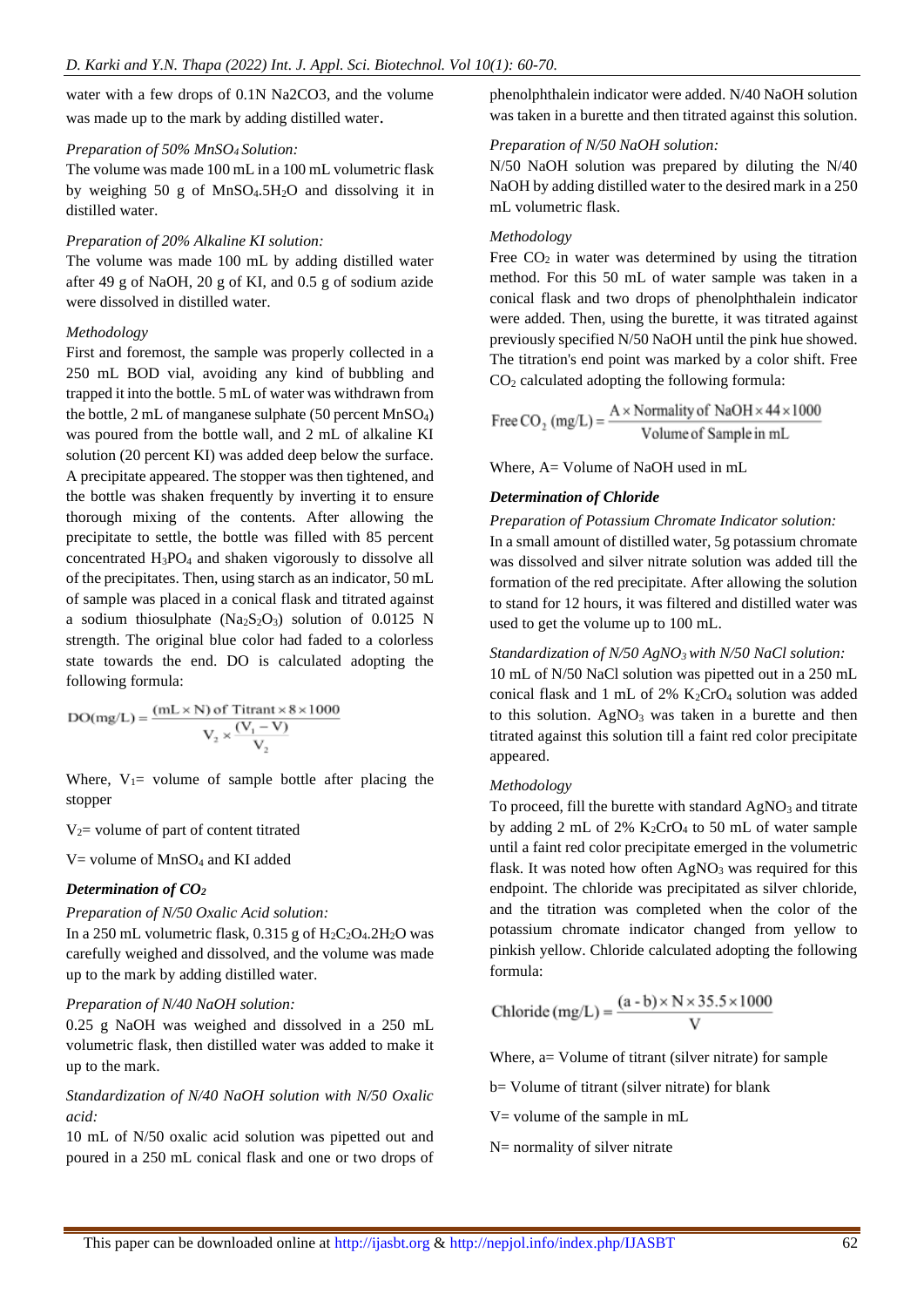| S.N.          | <b>Parameters</b>              | <b>Method</b> | <b>Instrument</b>  |
|---------------|--------------------------------|---------------|--------------------|
| 1.            | <b>Physical Parameters</b>     |               |                    |
| A             | pH                             | Potentiometry | pH meter           |
| B             | Temperature                    |               | Thermometer        |
| $\mathcal{C}$ | <b>Electrical Conductivity</b> | Potentiometry | Conductivity meter |
| 2.            | <b>Chemical Parameters</b>     |               |                    |
| A             | Alkalinity                     | Tritrimetry   | Burette, Pipette   |
| B             | Hardness                       | <b>EDTA</b>   | Burette, Pipette   |
| $\mathcal{C}$ | Chloride                       | Argentometry  | Burette, Pipette   |
| D             | Dissolved Oxygen               | Tritrimetry   | Burette, Pipette   |
| E             | <b>Total Dissolved Solid</b>   | Gravimetry    |                    |
| $\mathbf{F}$  | Free $CO2$                     | Tritrimetry   | Burette, Pipette   |

**Table 1:** Methods and instruments used for analyzing Physico-chemical parameters

#### *Determination of Alkalinity*

#### *Standardization of N/50 HCl with Na2CO<sup>3</sup>*

In a 250 mL conical flask, 10 mL Na2CO3 solution was pipetted out and one or two drops of methyl orange indicator were added to this solution. The pink tint was achieved by titrating HCl against this solution in a burette.

#### *Methodology*

To begin, fill the burette halfway with normal acid and titrate it with 2 drops of phenolphthalein until the pink tint faded completely. The volume of acid required for this end point was recorded, and 2 drops of methyl orange were added to the same mixture, followed by another titration against standard acid until the yellow hue changed to pink. The amount of acid consumed was calculated for the second end point. Total Alkalinity calculated adopting the following formula:

Total Alkalinity (mg/L) =  $\frac{a \times N \times 1000 \times 50}{m}$ 

Where, a volume of standard HCl consumed in titration

N= Normality of HCl used

#### *Determination of Hardness*

#### *Preparation of 0.01N EDTA solution:*

0.9306 g of EDTA was correctly weighed and dissolved in 500 mL of distilled water in a volumetric flask, and the volume was brought up to the mark with distilled water.

## *Methodology*

Firstly, 50 mL water sample, 2 mL NH4OH-NH4Cl buffer solution, and a few drops of solochrome black T indicator were used to make the mixture. The mixture was then

titrated against the burette's standard 0.01N EDTA solution until the wine red color turned blue at the end point. Total Hardness calculated adopting the following formula:

Total Hardness (as  $CaCO_3$ , mg/L) =  $\frac{mL \text{ of EDTA Used} \times 1000}{mL \text{ of Sample}}$ 

#### *Determination of Total Dissolved Solids*

A clear dry beaker with a volume of 150 mL was weighted out. Then, 100 mL of water sample was then placed in a beaker and heated to the appropriate temperature until it entirely evaporated. The beaker was cooled and weighed after complete evaporation. The heating, cooling, and weighing process was repeated until the weight remained constant. Finally, the weight of the solids in the beaker was determined by subtracting the weight of the clean, empty beaker. Total Dissolved Solids calculated adopting the following formula:

Dissolved Solids (mg/L) =  $\frac{(A - B) \times 1000}{mLof Sample}$ 

Where,  $A=$  weight of dried residue + beaker

B= weight of empty beaker

## **Results and Discussion**

The Physico-chemical parameters such as pH, Temperature, Electrical Conductivity, Total Hardness, Chloride, Dissolved Oxygen, Total Dissolved Solids,  $CO<sub>2</sub>$  were analyzed in the water samples taken from Majkhola. Physicochemical parameter values for analyzed water samples were almost all within the NDWQS-2062. Table 2 shows the results of the physico-chemical parameters of Majkhola's drinking water quality.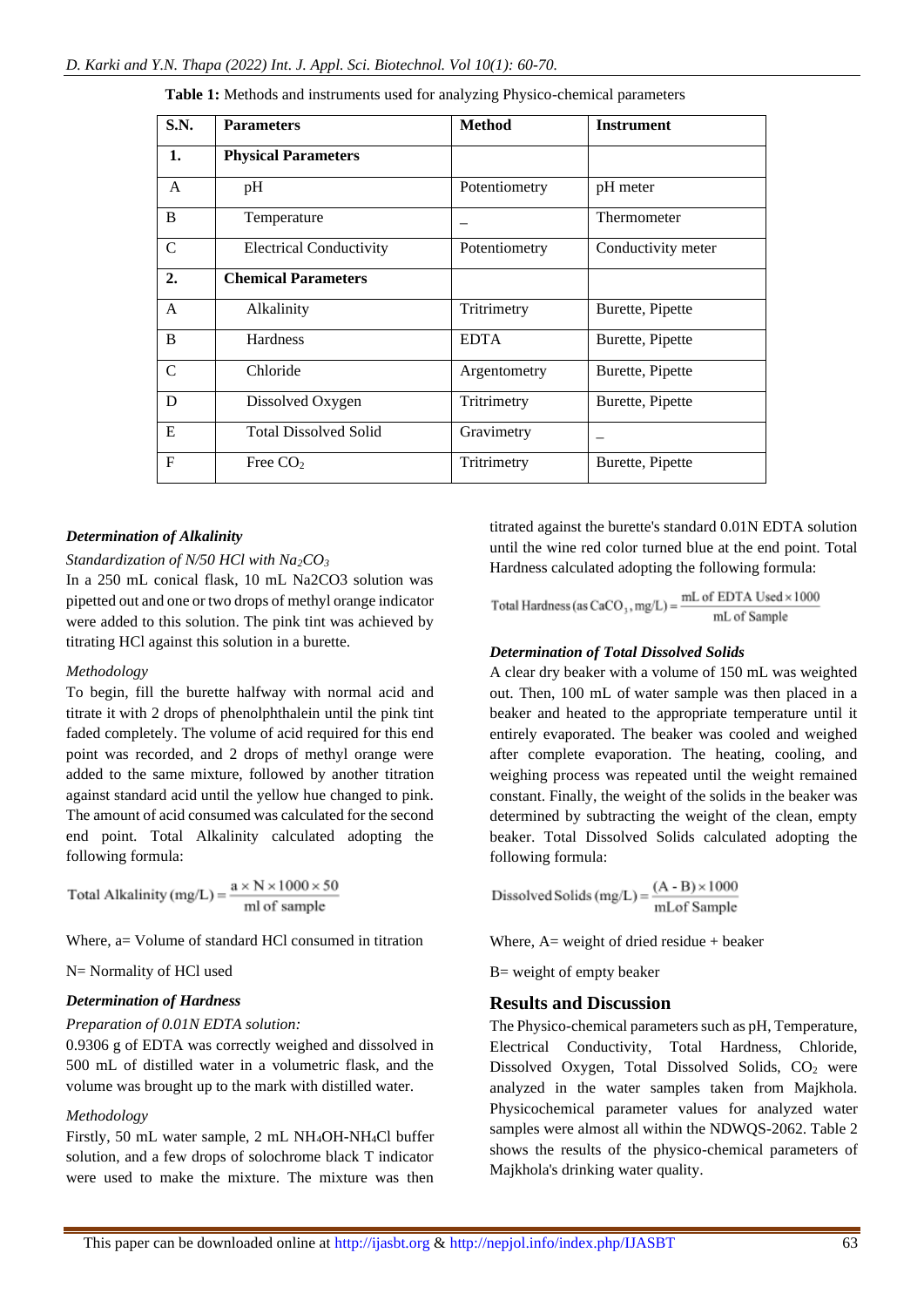| <b>Test parameters</b>        | <b>Units</b>    | <b>Experimental Range</b> | <b>WHO</b> value | <b>NDWQS</b> |
|-------------------------------|-----------------|---------------------------|------------------|--------------|
| pH                            |                 | 6.89-7.25                 | $6.5 - 8.5$      | $6.5 - 8.5$  |
| Temperature                   | $\rm ^{\circ}C$ | 18-21                     | 15               |              |
| Conductivity                  | $\mu$ s/cm      | 72.3-79.9                 | 1500             | 1500         |
| Alkalinity                    | mg/L            | 37.84-44.27               | 200              |              |
| Hardness                      | mg/L            | 60-72                     | 200              | 500          |
| Chloride                      | mg/L            | 2.51-3.76                 | 250              | 250          |
| Dissolved Oxygen              | mg/L            | $0.8 - 1.3$               | >5               |              |
| <b>Total Dissolved Solids</b> | mg/L            | 100-150                   | 500              | 1000         |
| Free CO <sub>2</sub>          | mg/L            | $2 - 4$                   |                  |              |

**Table 2:** Physico-chemical parameters values for drinking water samples*.*

#### *Temperature*

Temperature is an essential water characteristic because it influences chemical and biological responses in aquatic organisms (Cairncross *et al*., 2010). The temperature of the water samples was determined to be between 18°C and 21°C. During the present investigation, there were no great differences between the temperatures of the four water samples. However, as shown in Fig. 2, none of these values are under the WHO criteria of 15°C. Water samples have values that are higher than those recommended by the WHO.



**Fig.2:** Comparison of temperature in four water samples with WHO value.

# *pH*

Dissolved gases and industrial contaminants alter the pH of water, resulting in a change in the drinking water test (Yadav *et al*., 2015). The pH value of the water samples under investigation was determined to be within the normal range of 6.25–8.25. The pH maximum allowable limit has been set at 6.5–8.5 by the WHO. The pH value of the water sample was found to be in the range of  $6.89 - 7.25$ , according to Fig. 3.



**Fig. 3:** Comparison of pH in four water samples with WHO value.

## *Electrical Conductivity*

Electrical conductivity is a measurement of the total ion content of water in which the presence of salts and contaminants in wastewater increases the water's conductivity (Maharjan *et al*., 2018). The conductance values in four water samples range from 72.3µs/cm to 79.9 µs/cm, as indicated in the graph below. The electrical conductivity of the water samples understudy was measured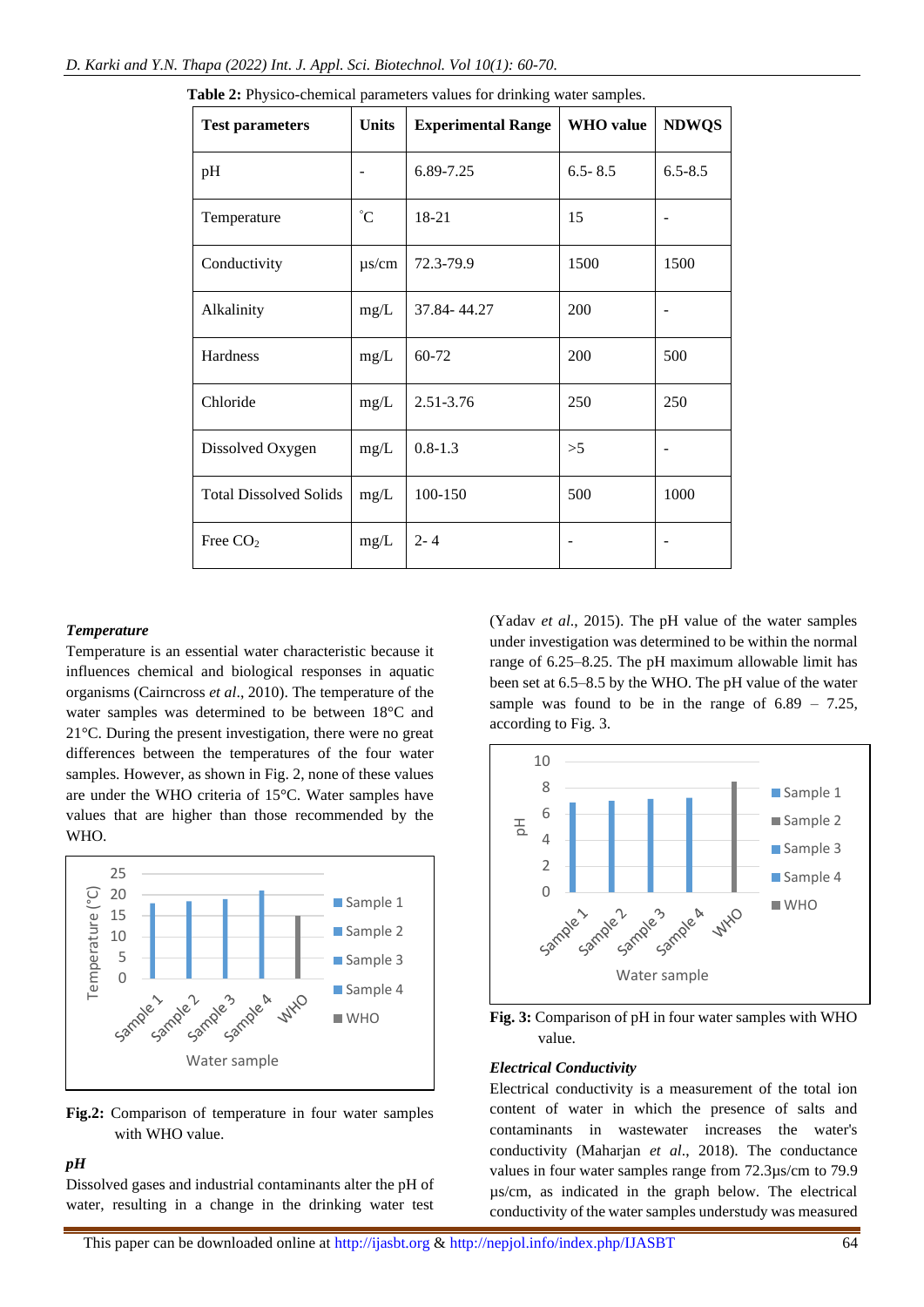and found to be within the NSQDW and WHO of 1500 µs/cm.



**Fig. 4:** Comparison of Electrical Conductivity in four water samples with WHO value.

#### *Total Hardness*

Hardness in water is caused by dissolved calcium and, to a lesser extent, magnesium, which can be found in sewage and industrial wastes (Joshi *et al*., 2014). In four water samples, the hardness value ranged from 60 to 72 mg/L. The WHO standard value of hardness requirement is 200 mg/L, which is well within acceptable limits (Fig. 5).



**Fig. 5:** Comparison of Total Hardness four water samples with WHO value.

## *Chloride*

Natural sources, sewage and industrial effluents, urban runoff carrying de-ionizing salts, and saline intrusion are all sources of chloride in drinking water (Javana *et al*., 2009). Chloride levels in four water samples range from 2.509 to 3.76 mg/L, which is within NSDWQ and WHO guidelines. According to WHO, the allowable limit of chloride is 250 mg/L (Fig.  $6$ ).



**Fig. 6:** Comparison of Chloride in four water samples with WHO value.

#### *Dissolved Oxygen*

The dissolved gaseous form of oxygen that enters the water via diffusion from the atmosphere and as a by-product of photosynthesis by algae and plants is known as dissolved oxygen (Gorde *et al*., 2013). The DO recommended value is >5 mg/L, as indicated in the diagram below. DO levels in water samples vary from 0.8 mg/L to 1.3 mg/L, which is lower than the NSDWQ and WHO standards. A low number indicates that there is very little oxygen dissolved in the water, whereas a high value shows that there is a lot of oxygen dissolved in the water.



**Fig. 7:** Comparison of Dissolved Oxygen in four water samples with WHO value.

### *Total Dissolved Solids*

The total dissolved solids are represented by several forms of water-soluble minerals and organic materials, so the amount of dissolved solids in water is a key factor in determining the quality of drinking water (Chakhtoura *et al*., 2015). All of the water samples in the study had analytical values ranging from 100 mg/L to 150 mg/L. According to Fig. 8, the TDS recommended value is 500 mg/L.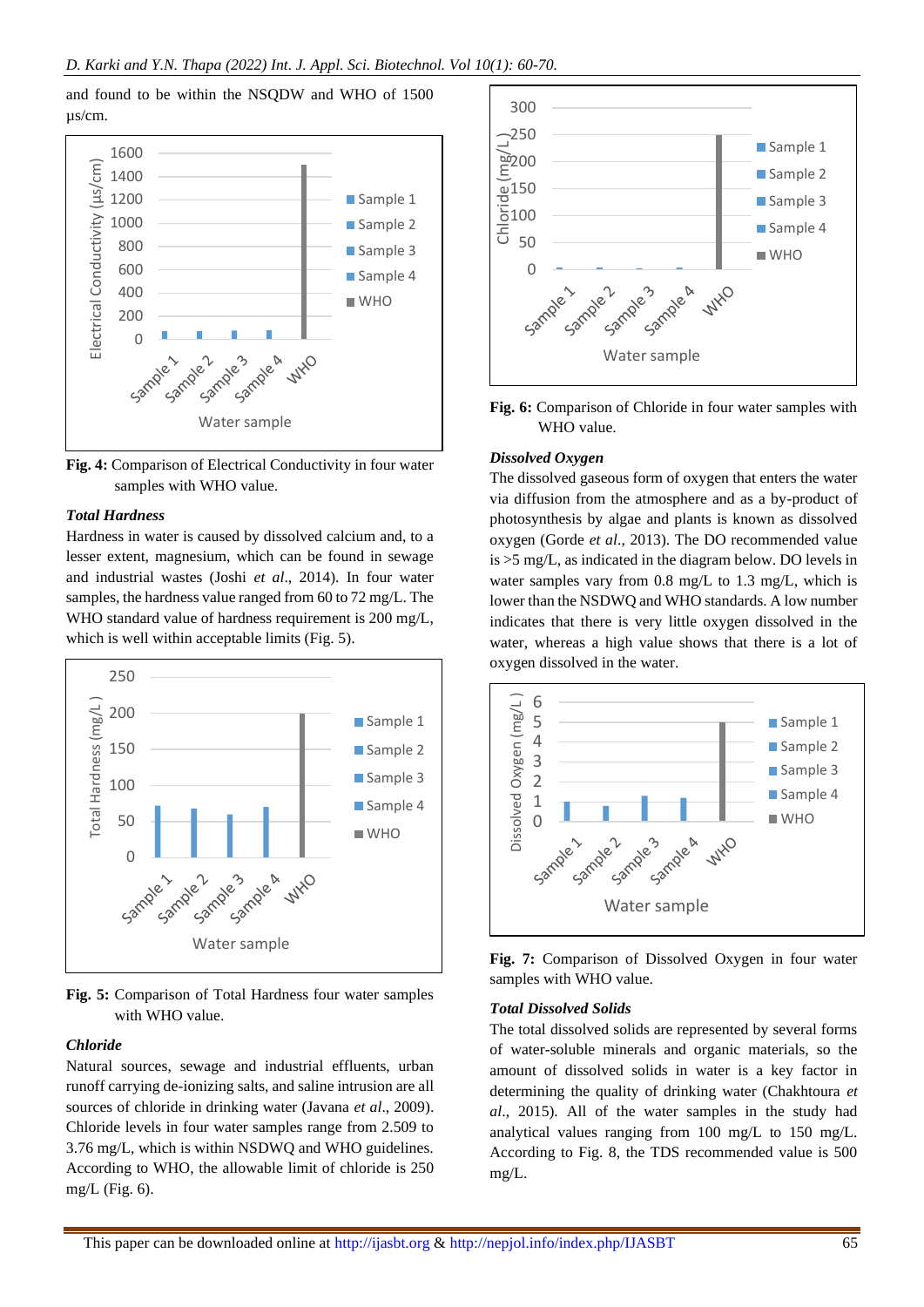

**Fig. 8:** Comparison of Total Dissolved Solids in four water samples with WHO value.

# *CO<sup>2</sup>*

According to the study,  $CO<sub>2</sub>$  levels in water samples range from 2 mg/L to 4 mg/L. There are no set limitations for free  $CO<sub>2</sub>$  in drinking water (Fig. 9), as free  $CO<sub>2</sub>$  has no physiological consequences, although excessive levels of free  $CO<sub>2</sub>$  suggest pollution from home sewage and industries (Budhathoki *et al*., 2010).



Fig. 9: Comparison of  $CO<sub>2</sub>$  in four water samples with WHO value.

## *Alkalinity*

Carbonate, bicarbonates, phosphates, bicarbonates, nitrates, borax, silicate, etc. salts are the most common source of alkalinity with the hydroxyl ions in their free state (Jain *et al.,* 1996). As indicated in Fig. 10, the alkalinity concentration of the four samples was within NSDWQ and WHO limits. Alkalinity levels were found to vary, ranging from 37.84 mg/L to 44.27 mg/L. All of the values are within acceptable ranges, as the WHO recommended value for alkalinity is 200 mg/L.

The main purpose of this study was to assess the selected quality characteristics of water accessible in Majkhola to determine the water's quality. This study assessed the Physico-chemical quality of selected areas in Majkhola to determine the physical state, pollutants, and other dissolved chemical substances that affect water quality. The National Drinking Water and World Health Organization were used to judge the quality parameters.



**Fig. 10:** Comparison of Alkalinity in four water samples with WHO value*.*

# **Conclusion**

The Physico-chemical properties of water samples are influenced by a variety of causes, both directly and indirectly. Physico-chemical parameters such as pH, electrical conductivity, DO, CO<sub>2</sub>, alkalinity, hardness, total dissolved solids, and chloride in water samples were found to be within national standards and WHO norms. However, the temperature and DO were found to be outside of the WHO guidelines. The temperature was over the WHO standard although DO was below it. The current study establishes a baseline for water conservation and monitoring in the Majhkhola area. Overall, the test findings revealed that the water in Majhkhola is safe to drink, however, microbial testing also should be performed to ensure that the water is safe to consume, which was not done in this study. Concerned authorities must take appropriate efforts for proper management, as well as adopt some practical measures to improve the drinking water quality by conserving water bodies and developing water quality management plans for this area. Based on Physico-chemical characteristics, the water quality was found to be suitable for domestic use. One of the most basic prerequisites for human survival is access to safe drinking water. People are vulnerable to a variety of health issues if they do not have access to safe, high-quality water. As a result, the current study may be effective in attaining the goal of raising public awareness about the importance of keeping water at its highest quality and purity levels.

## **Acknowledgment**

I would like to appreciate the Department of Chemistry, Tribhuvan Multiple Campus, Tansen, Palpa for providing the necessary facilities to carry out this research work. I am thankful to Prof. Dr. Amar Parsad Yadav, Central Department of Chemistry, Tribhuvan University, my friend Bimal Kumar Raut and Bharat Shrestha for their support.

# **Author's Contribution**

Both authors contributed equally at all stages of research and manuscript preparation. Final form of manuscript was approved by both authors.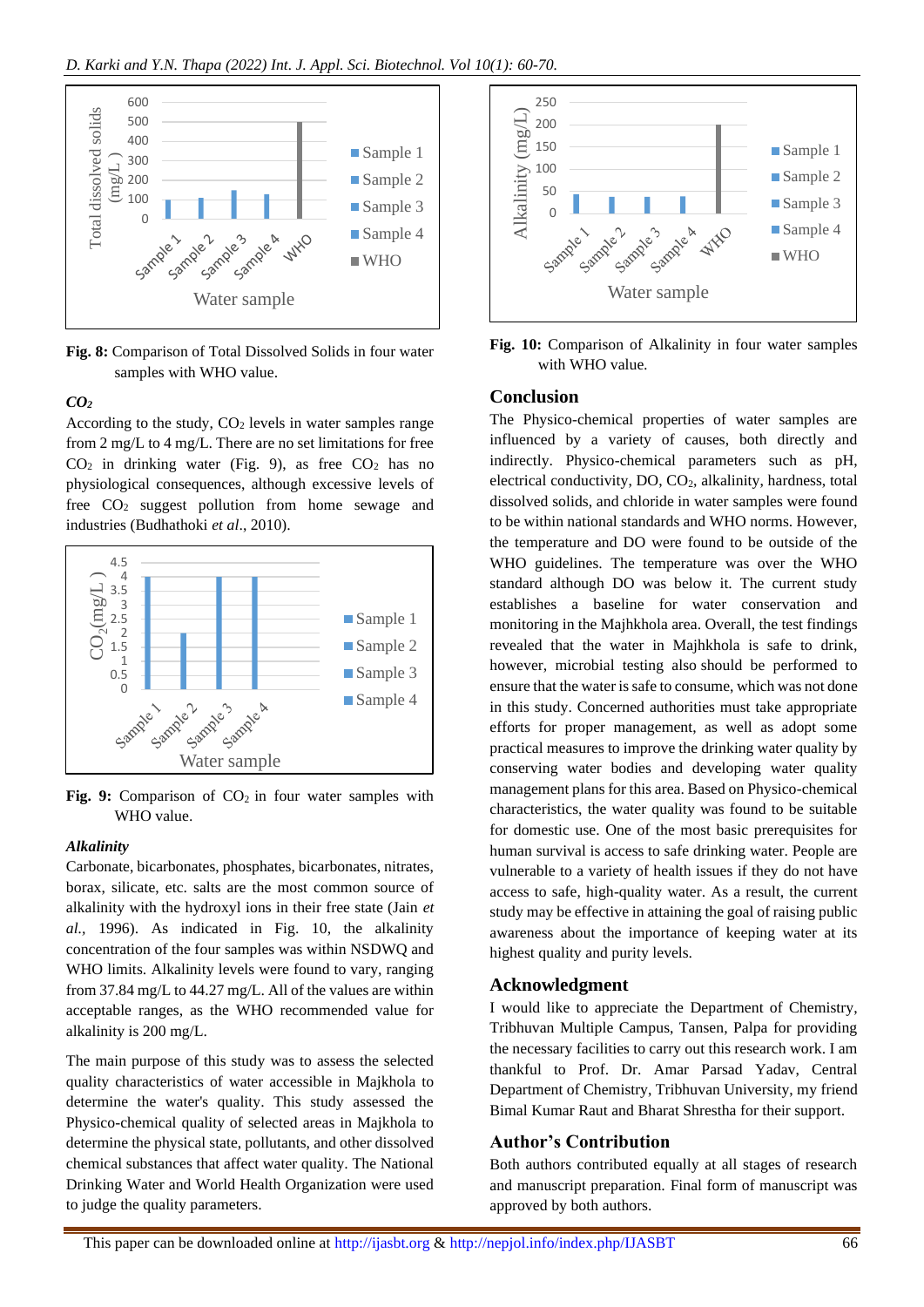# **Conflict of Interest**

The authors declare that there is no conflict of interest with present publication.

## **References**

- APHA (1998) *Standard Method for the examination of water and*  wasters, 20<sup>th</sup> edition, America Public Health Association, Washington, DC.
- Aryal J, Sapkota N and Gautam B (2012) Assessment of drinking water quality at Myagdi District. *Journal of Nepal Health Research Council* **10**(22): 192-196.
- Budhathoki R (2010) *Analysis of the Physico-chemical and bacteriological parameters of bottled water available in Kathmandu* (Master's Thesis), Central Department of Environment Science, Institute of Science and Technology, Tribhuvan University, Kathmandu, Nepal.
- Cairncross S, Bartram J, Cumming O and Brocklehurst C (2010) Hygiene, Sanitation, & Water: what needs to be done? *Journal of the Public Library of Science Medicine* **7**(11): DOI[: 10.1371/journal.pmed.1000365](https://doi.org/10.1371/journal.pmed.1000365)
- Chakhtoura JE, Prest E, Saikaly P and Loosdrecht MV (2015) Dynamics of bacterial communities before and after distribution in a full-scale drinking network. *Water Research* **74**: 180-190. DOI: [10.1016/j.watres.2015.02.015](https://doi.org/10.1016/j.watres.2015.02.015)
- Chen M, Wang TC, Xiong XL and Xie ZX (2013) Definitions and measurements of physical parameters of objective world apperceived by human vision. *International Congress on Image and Signal Processing* **2**: 846-851. DOI: [10.1109/CISP.2013.6745283](https://doi.org/10.1109/CISP.2013.6745283)
- Gorde SP and Jadhav MV (2013) Assessment of water quality parameters. *International general of engineering research and application* **3**(6): 2029-2035.
- Jain CK and Seethopati PV (1996) Limnological studies of kay Amkula lake. *Indian Journal of Environment Protection* **16**: 61-568.
- Jayana B, Prasai T, Singh A and Yami DY (2009) Assessment of drinking water quality of Madhyapur-Thimi and study of antibiotic sensitivity against bacterial isolates. *Nepal Journal of Science and Technology* **10**(1): 167-172. DOI: [10.3126/njst.v10i0.2955](https://doi.org/10.3126/njst.v10i0.2955)
- Joshi TP, Koju KN, Shrestha MS and Raut P (2014) Drinking water quality of Kathmandu valley. *Nepal Journal of Science and Technology* **15**(1): 115-120. DOI: [10.3126/nist.v15:1.12027](https://doi.org/10.3126/nist.v15:1.12027)
- Maharjan S, Joshi TP and Shrestha S (2018) Poor quality of treated water in Kathmandu: comparison with Nepal drinking

water quality standards *Tribhuvan University Journal of Microbiology* **5**: 83-88 DOI: [10.3126/tujm.v5i0.22319](https://doi.org/10.3126/tujm.v5i0.22319)

- Qureshimatva UM and Solanki HA (2015) Physico-chemical parameters of water in Bibi Lake, Ahmedabad, Gujrat, India. *Journal of Pollution Effects and Control* **3**(2): DOI: [10.4172/2375-4397.1000134](https://doi.org/10.4172/2375-4397.1000134)
- Shakya P, Joshi TP and Joshi RD (2012) Evaluation of physicochemical and microbiological parameters of drinking water supplied from distribution systems of Kathmandu municipality. *Nepal Journal of Science and Technology* **13**(2): 179-184. DOI: [https://](https://doi.org/?10.3126/njst.v1312.7733)*[doi](https://doi.org/?10.3126/njst.v1312.7733)*[.org?10.3126/njst.v1312.7733](https://doi.org/?10.3126/njst.v1312.7733)
- Sharma S, Bajracharya RM, Sitaula BK and Merz J (2005) Water quality in the central Himalaya. *Current Science* **89**(5): 774-786.
- Shrestha A, Sharma SS, Gerold J, Erismann S, Sagar S, Koju R, Schindler C, Odermatt P, Utzinger J and Lisse G (2017) Water quality, sanitation & hygiene conditions in schools and households in Dolkha and Ramechhap districts, Nepal. *International Journal of Environment Research and Public Health* **14**(1): 89. DOI: [10.3390/ijerph14010089](https://doi.org/10.3390/ijerph14010089)
- Tamrakar P and Shakya SK (2017) Physico-chemical and bacteriological composition in a metropolitan drinking water distribution system in Kathmandu. *Journal of Institute of Science and Technology* **22**(1): 159-164. DOI: [10.3126/jist.v22i1.17768](https://doi.org/10.3126/jist.v22i1.17768)
- Uddin MN, Alam MS, Mobin MN and Miah MA (2014) Assessment of the river water quality parameters: a case of Jamuna river. *Journal of Environment Science and Natural Resources* **7**(1): 249-256. DOI: [10.3126?tujmv5i0.22319](http://doi.org/10.3126?tujmv5i0.22319)
- Vaidya RS and Labh NS (2017) Determination of physicochemical parameters and quality index for drinking water available in Kathmandu valley, Nepal. *International Journal of Fisheries and Aquatic Studies* **5**(4): 188-190.
- Verma S and Khan JB (2015) Analysis of water by physicochemical parameters in fateh sagar talab. *Journal of Pharmacy and Biological Science* **10**(5): 4-45.
- WHO (1996). *Guidelines for drinking-water quality*, 2<sup>nd</sup>, Geneva.
- Yadav PDS, Mishra K, Chaudhary KN and Mishra P (2015) Assessing physico-chemical parameters of potable water in Dhankuta Municipality of Nepal. *Science Journal of Analytical Chemistry* **3**(2): 17-21. DOI: [10.11648/j.sjac.20150302.11](https://doi.org/10.11648/j.sjac.20150302.11)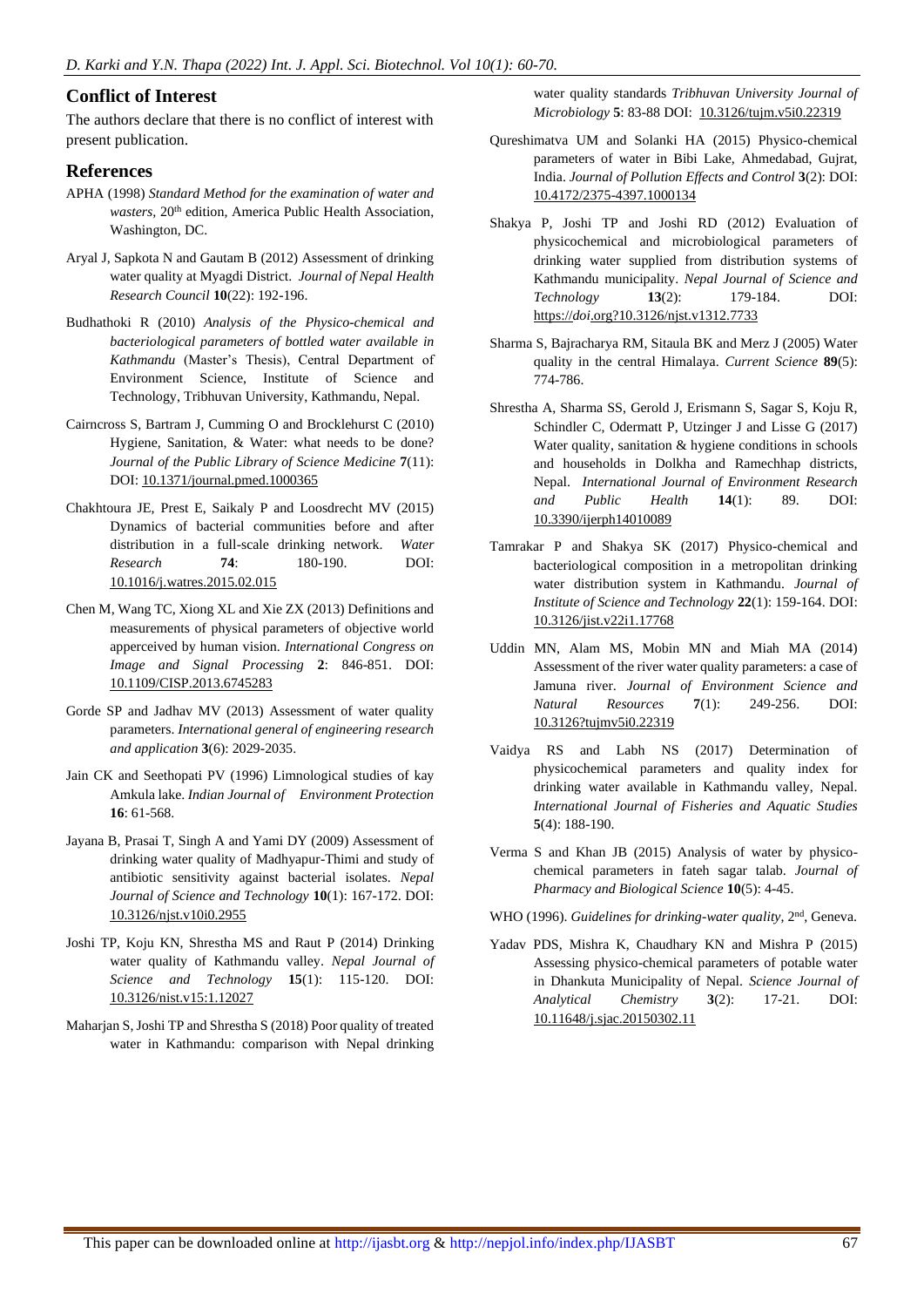# **Appendix**

|                      |                |                                                                           |                        | <b>Burette reading</b> |                   |              |         |  |
|----------------------|----------------|---------------------------------------------------------------------------|------------------------|------------------------|-------------------|--------------|---------|--|
| <b>Sample</b><br>No. | Obs.No.        | <b>Volume of water Sample containing</b><br>liberated I <sub>2</sub> (mL) | (Volume of NaOH in mL) | DO(mL)                 |                   |              |         |  |
|                      |                |                                                                           | <b>Initial</b>         | Final                  | <b>Difference</b> | Mean         |         |  |
| $\mathbf{1}$         | $\mathbf{1}$   | 100                                                                       | 4.1                    | 5.1                    | $\,1\,$           | $\mathbf{1}$ | $\,1\,$ |  |
|                      | $\overline{2}$ | 100                                                                       | 5.1                    | 6.1                    | $\,1\,$           |              |         |  |
| $\overline{2}$       | $\mathbf{1}$   | 100                                                                       | 6.1                    | 6.9                    | $0.8\,$           | $0.8\,$      | $0.8\,$ |  |
|                      | $\overline{2}$ | 100                                                                       | 6.9                    | 7.7                    | 0.8               |              |         |  |
| $\mathfrak{Z}$       | $\mathbf{1}$   | 100                                                                       | 7.7                    | 9                      | 1.3               | 1.3          | 1.3     |  |
|                      | $\overline{2}$ | 100                                                                       | $\overline{9}$         | 10.3                   | 1.3               |              |         |  |
| $\overline{4}$       | $\mathbf{1}$   | 100                                                                       | 10.3                   | 11.5                   | 1.2               | 1.2          | 1.2     |  |
|                      | $\overline{2}$ | 100                                                                       | 11.5                   | 12.7                   | 1.2               |              |         |  |

**Appendix A:** Dissolved Oxygen content in four water samples

Appendix B: CO<sub>2</sub> content in four water samples

| Sample No.     | Obs. No.       | Volume of water sample<br>(mL) | <b>Burette reading (Volume of NaOH in</b><br>mL) |              |                   |      | CO <sub>2</sub> (mg/L) |
|----------------|----------------|--------------------------------|--------------------------------------------------|--------------|-------------------|------|------------------------|
|                |                |                                | <b>Initial</b>                                   | <b>Final</b> | <b>Difference</b> | Mean |                        |
| $\,1\,$        | $\mathbf{1}$   | 50                             | $\boldsymbol{0}$                                 | 0.2          | 0.2               | 0.2  | $\overline{4}$         |
|                | $\overline{2}$ | 50                             | $0.2\,$                                          | $0.4\,$      | $0.2\,$           |      |                        |
| $\overline{2}$ | $\mathbf{1}$   | 50                             | $0.4\,$                                          | 0.5          | 0.1               | 0.1  | $\sqrt{2}$             |
|                | $\overline{2}$ | 50                             | 0.5                                              | 0.6          | 0.1               |      |                        |
| 3              | $\mathbf 1$    | 50                             | 0.6                                              | 0.8          | $0.2\,$           | 0.2  | $\overline{4}$         |
|                | $\overline{2}$ | 50                             | $0.8\,$                                          | $1.0\,$      | $0.2\,$           |      |                        |
| $\overline{4}$ | $\mathbf{1}$   | 50                             | $1.0\,$                                          | 1.2          | $0.2\,$           | 0.2  | $\overline{4}$         |
|                | $\overline{2}$ | 50                             | $1.2\,$                                          | 1.4          | $0.2\,$           |      |                        |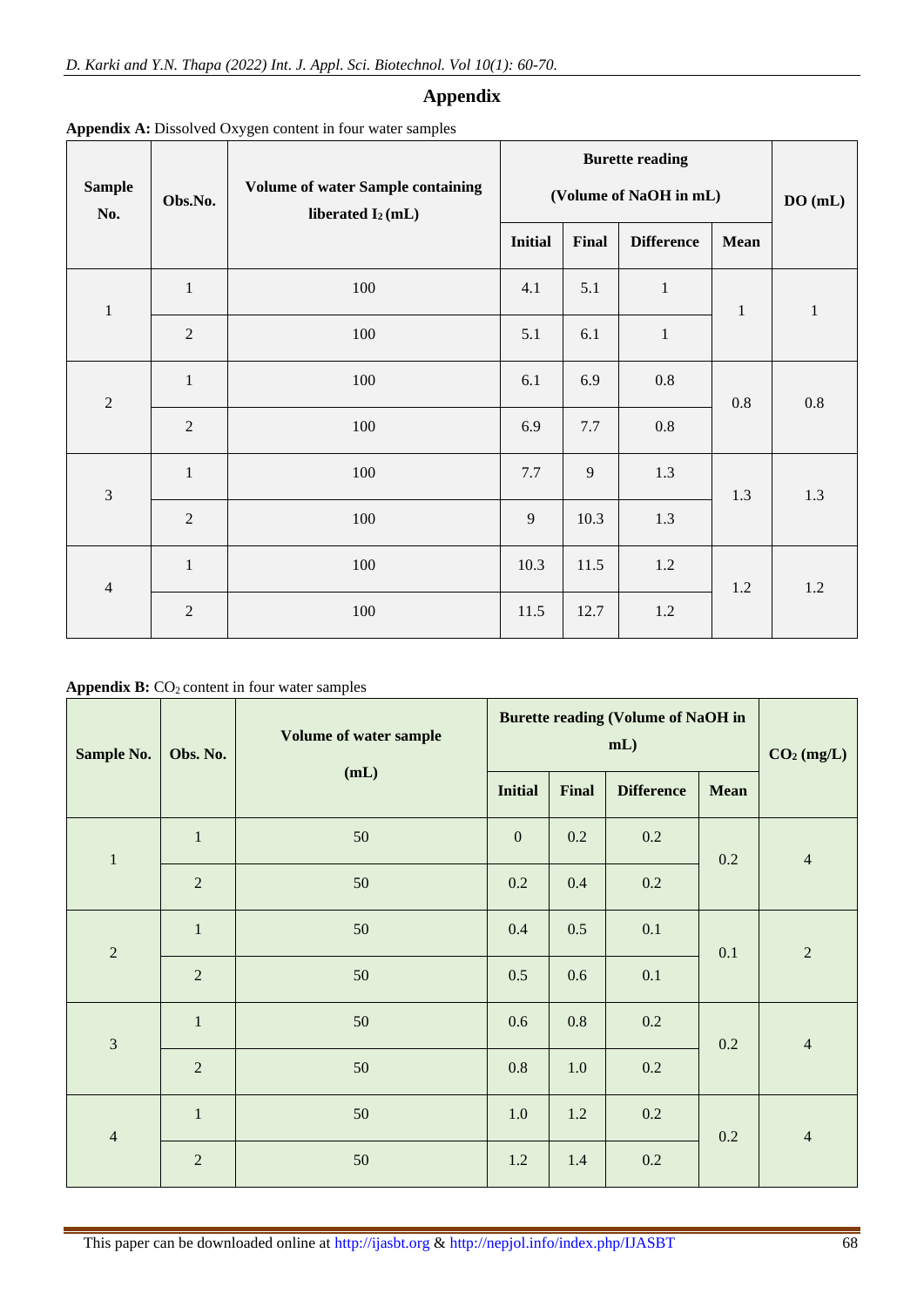|                |                |                             | <b>Burette reading</b>              |         |                   |      |                 |  |
|----------------|----------------|-----------------------------|-------------------------------------|---------|-------------------|------|-----------------|--|
| Sample No.     | Obs. No.       | Volume of water sample (mL) | (Volume of AgNO <sub>3</sub> in mL) |         |                   |      | Chloride (mg/L) |  |
|                |                |                             | <b>Initial</b>                      | Final   | <b>Difference</b> | Mean |                 |  |
| $\,1\,$        | $\mathbf{1}$   | 50                          | $\boldsymbol{0}$                    | 0.3     | 0.3               | 0.3  | 3.76            |  |
|                | $\overline{2}$ | 50                          | 0.3                                 | 0.6     | 0.3               |      |                 |  |
| $\sqrt{2}$     | $\mathbf{1}$   | $50\,$                      | 0.6                                 | 0.9     | 0.3               | 0.3  | 3.76            |  |
|                | $\overline{2}$ | 50                          | 0.9                                 | 1.2     | 0.3               |      |                 |  |
| $\overline{3}$ | $\mathbf{1}$   | 50                          | $1.2\,$                             | 1.4     | $0.2\,$           | 0.2  | 2.509           |  |
|                | $\overline{2}$ | 50                          | 1.4                                 | 1.6     | $0.2\,$           |      |                 |  |
| $\overline{4}$ | $\mathbf{1}$   | $50\,$                      | 1.6                                 | 1.9     | 0.3               | 0.3  | 3.76            |  |
|                | $\overline{2}$ | $50\,$                      | 1.9                                 | $2.2\,$ | 0.3               |      |                 |  |

**Appendix C:** Chloride content in four water samples

**Appendix D:** Hardness content in four water samples

| Sample No.     | Obs. No.       | <b>Volume of water Sample</b> | <b>Burette reading</b><br>(Volume of HCl in mL) |       |                   |                | Hardness (mg/L) |  |
|----------------|----------------|-------------------------------|-------------------------------------------------|-------|-------------------|----------------|-----------------|--|
|                |                |                               | <b>Initial</b>                                  | Final | <b>Difference</b> | Mean           |                 |  |
| $\mathbf{1}$   | $\mathbf{1}$   | 50                            | $\boldsymbol{0}$                                | 3.6   | 3.6               | 3.6            | 72              |  |
|                | $\sqrt{2}$     | 50                            | 3.6                                             | 7.2   | 3.6               |                |                 |  |
| $\overline{2}$ | $\,1\,$        | 50                            | 7.2                                             | 10.6  | 3.4               | 3.4            | 68              |  |
|                | $\overline{2}$ | 50                            | 10.6                                            | 14.0  | 3.4               |                |                 |  |
| $\overline{3}$ | $\mathbf{1}$   | 50                            | 14.0                                            | 17.0  | $\overline{3}$    | $\mathfrak{Z}$ | 60              |  |
|                | $\overline{2}$ | 50                            | 17.0                                            | 20.0  | $\overline{3}$    |                |                 |  |
| $\overline{4}$ | $\,1\,$        | 50                            | 20.0                                            | 23.5  | $3.5$             | 3.5            | $70\,$          |  |
|                | $\overline{2}$ | 50                            | 23.5                                            | 27.0  | 3.5               |                |                 |  |